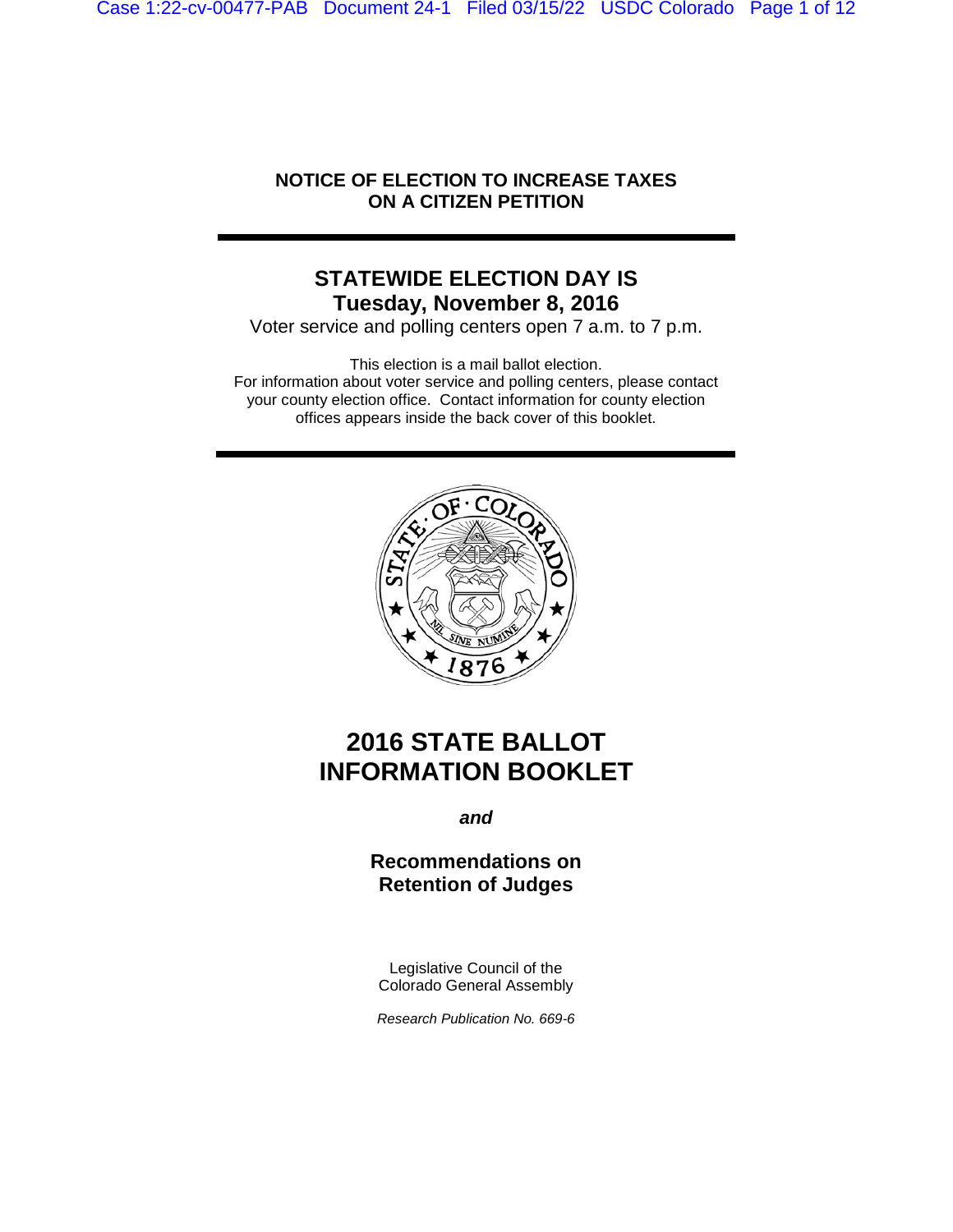A "**YES/FOR**" vote on any ballot issue is a vote **IN FAVOR OF** changing current law or existing circumstances, and a "**NO/AGAINST**" vote on any ballot issue is a vote **AGAINST** changing current law or existing circumstances.

This publication, as well as a link to the full text of the fiscal impact statements for each measure, can be found at: **www.coloradobluebook.com**.

Contact information for county election offices appears inside the back cover of this booklet.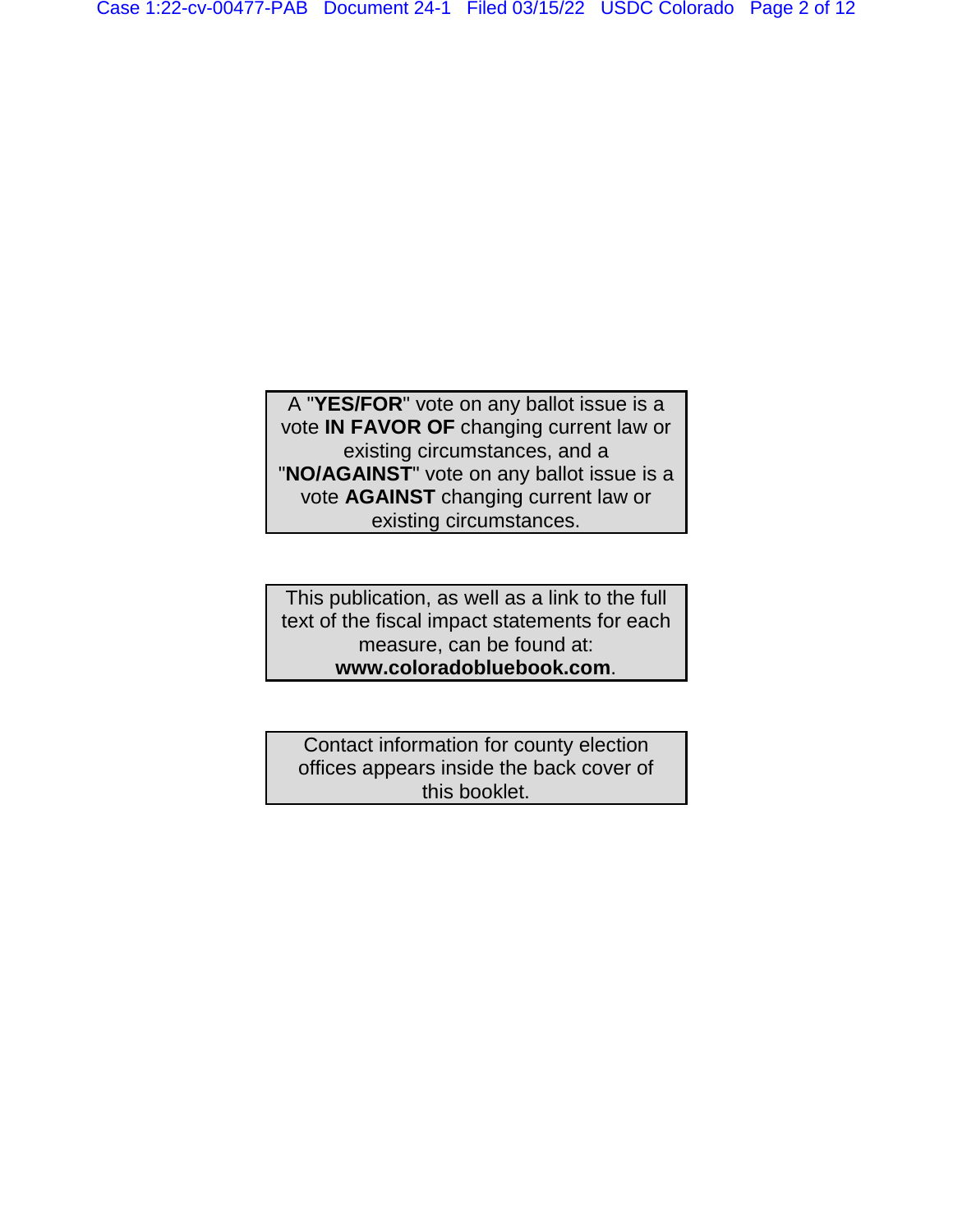## **COLORADO GENERAL ASSEMBLY**

EXECUTIVE COMMITTEE Rep. Dickey Lee Hullinghorst, Chair Sen. Bill Cadman, Vice Chairman Sen. Lucia Guzman Sen. Mark Scheffel Rep. Brian DelGrosso Rep. Crisanta Duran

**STAFF** Mike Mauer, Director Todd Herreid, Deputy Director Cathy Eslinger, Research Manager Manish Jani, IT Manager



**COMMITTEE** Sen. Rollie Heath Sen. Matt Jones Sen. Kevin Lundberg Sen. Vicki Marble Sen. Ellen Roberts Sen. Jessie Ulibarri Rep. Perry Buck Rep. Lois Court Rep. Lois Landgraf Rep. Polly Lawrence Rep. Jovan Melton Rep. Angela Williams

## **LEGISLATIVE COUNCIL**

ROOM 029 STATE CAPITOL DENVER, COLORADO 80203-1784 E-mail: lcs.ga@state.co.us 303-866-4799

September 12, 2016

This booklet provides information on the nine statewide measures on the November 8, 2016, ballot and on the judges who are on the ballot for retention in your area. The information is presented in two sections.

### **Section One — Analyses, Titles, and Text**

*Analyses.* Each statewide measure receives an analysis that includes a description of the measure and major arguments for and against. Careful consideration has been given to the arguments in an effort to fairly represent both sides of the issue. Each analysis also includes an estimate of the fiscal impact of the measure. More information on the fiscal impact of measures can be found at **www.coloradobluebook.com**. The state constitution requires that the nonpartisan research staff of the General Assembly prepare these analyses and distribute them in a ballot information booklet to registered voter households.

**Titles and text.** Following each analysis is the title that appears on the ballot, which includes information about whether the measure changes the constitution or statute. Following the ballot title is the legal language of each measure, which shows new laws in capitalized letters and laws that are being eliminated in strikeout type.

#### *Amendments and Propositions*

A measure placed on the ballot by the state legislature that amends the state constitution is labeled an "Amendment," followed by a letter. A measure placed on the ballot by the state legislature that amends the state statutes is labeled a "Proposition," followed by a double letter.

A measure placed on the ballot through the signature-collection process that amends the state constitution is labeled an "Amendment," followed by a number between 1 and 99. A measure placed on the ballot through the signature-collection process that amends the state statutes is labeled a "Proposition," followed by a number between 100 and 199.

#### *Constitutional vs. Statutory Changes*

The first line of the analysis of each measure indicates whether the measure is a change to the constitution or statute. Of the nine measures on the ballot, six propose changes to the state constitution, and three propose changes to the state statutes. Voter approval is required in the future to change any constitutional measure adopted by the voters, although the legislature may adopt statutes that clarify or implement these constitutional measures as long as they do not conflict with the constitution. The state legislature, with the approval of the Governor, may change any statutory measure in the future without voter approval.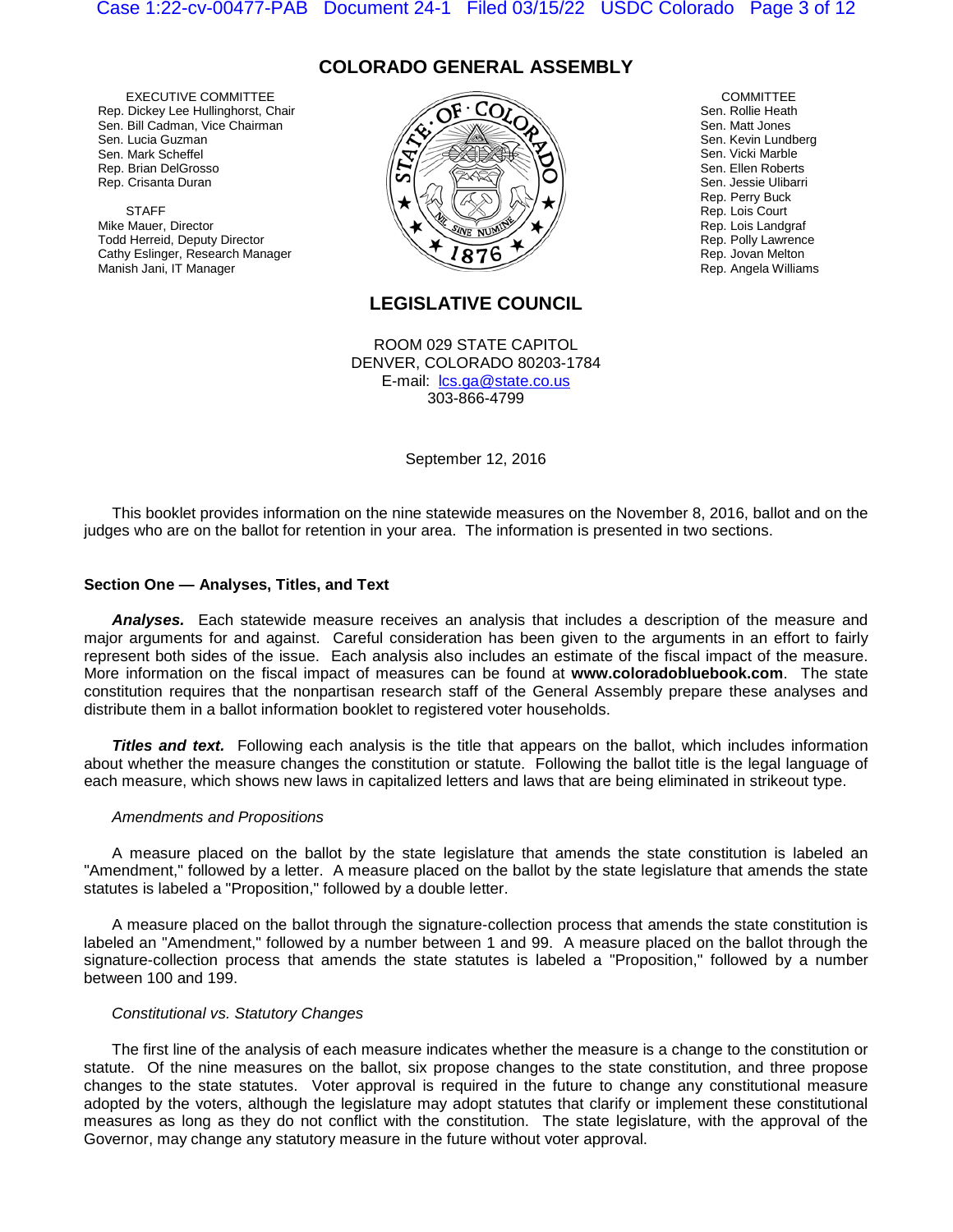### **Section Two — Recommendations on Retention of Judges**

The second section of the printed Blue Book contains information about the performances of the Colorado Supreme Court justices, the Colorado Court of Appeals judges, and district and county court judges in your area who are on this year's ballot. The information was prepared by the state commission and district commissions on judicial performance. The narrative for each judge includes a recommendation stated as "BE RETAINED," "NOT BE RETAINED," or "NO OPINION." Please refer to the Colorado Office of Judicial Performance Evaluation's [website](http://www.coloradojudicialperformance.gov/review.cfm?year=2016) for this information.

### **Information on Local Election Officials**

The booklet concludes with addresses and telephone numbers of local election officials. Your local election official can provide you with information on voter service and polling centers, replacement ballots, and early voting.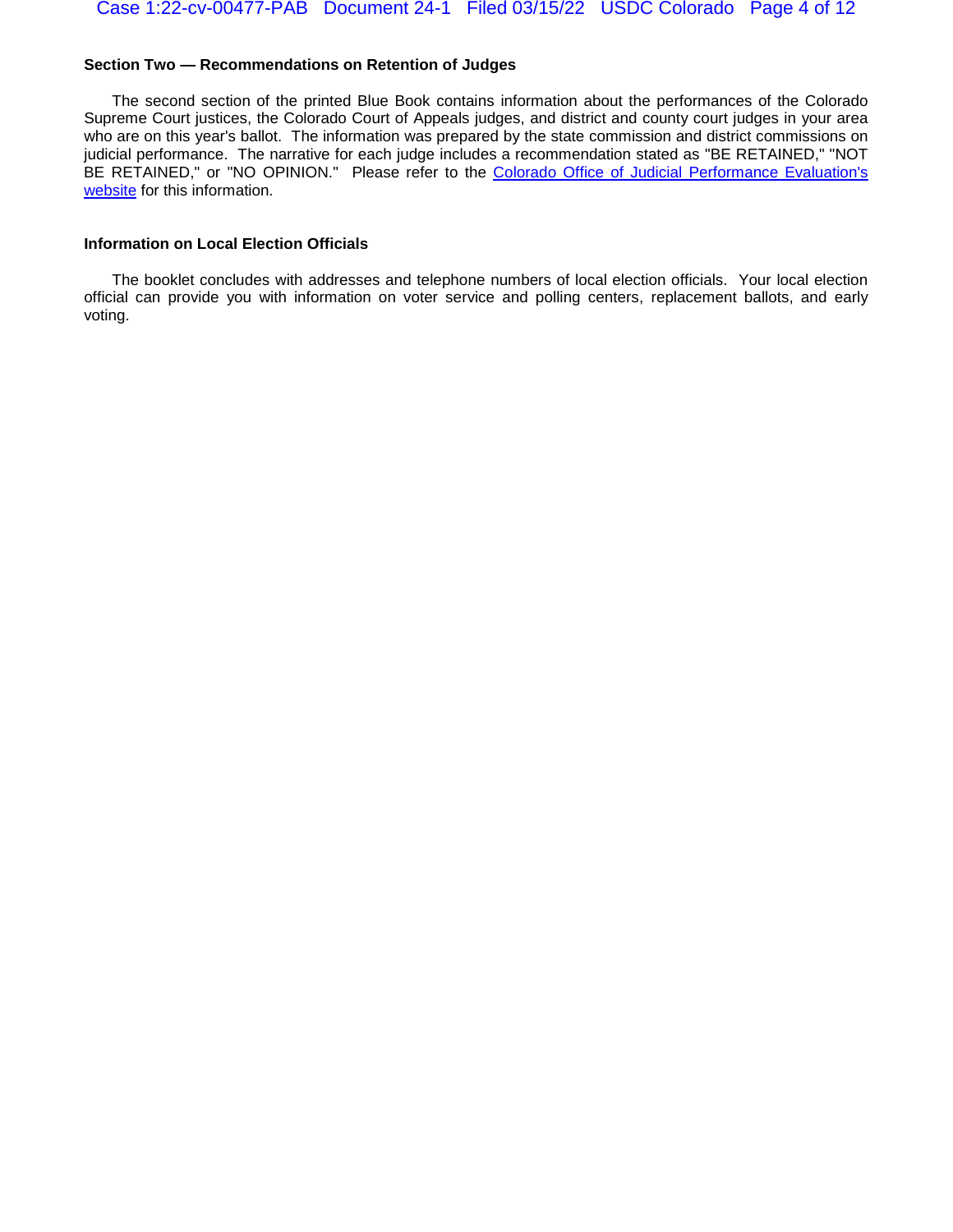## TABLE OF CONTENTS

| <b>Amendment T: No Exception to Involuntary Servitude Prohibition</b>  |  |
|------------------------------------------------------------------------|--|
|                                                                        |  |
| Amendment U: Exempt Certain Possessory Interests from Property Taxes   |  |
|                                                                        |  |
|                                                                        |  |
| Amendment 69: Statewide Health Care System                             |  |
|                                                                        |  |
|                                                                        |  |
| Amendment 70: State Minimum Wage                                       |  |
|                                                                        |  |
|                                                                        |  |
| <b>Amendment 71: Requirements for Constitutional Amendments</b>        |  |
|                                                                        |  |
|                                                                        |  |
| Amendment 72: Increase Cigarette and Tobacco Taxes                     |  |
|                                                                        |  |
|                                                                        |  |
| Proposition 106: Access to Medical Aid-in-Dying Medication             |  |
|                                                                        |  |
|                                                                        |  |
| <b>Proposition 107: Presidential Primary Elections</b>                 |  |
|                                                                        |  |
|                                                                        |  |
| Proposition 108: Unaffiliated Voter Participation in Primary Elections |  |
|                                                                        |  |
|                                                                        |  |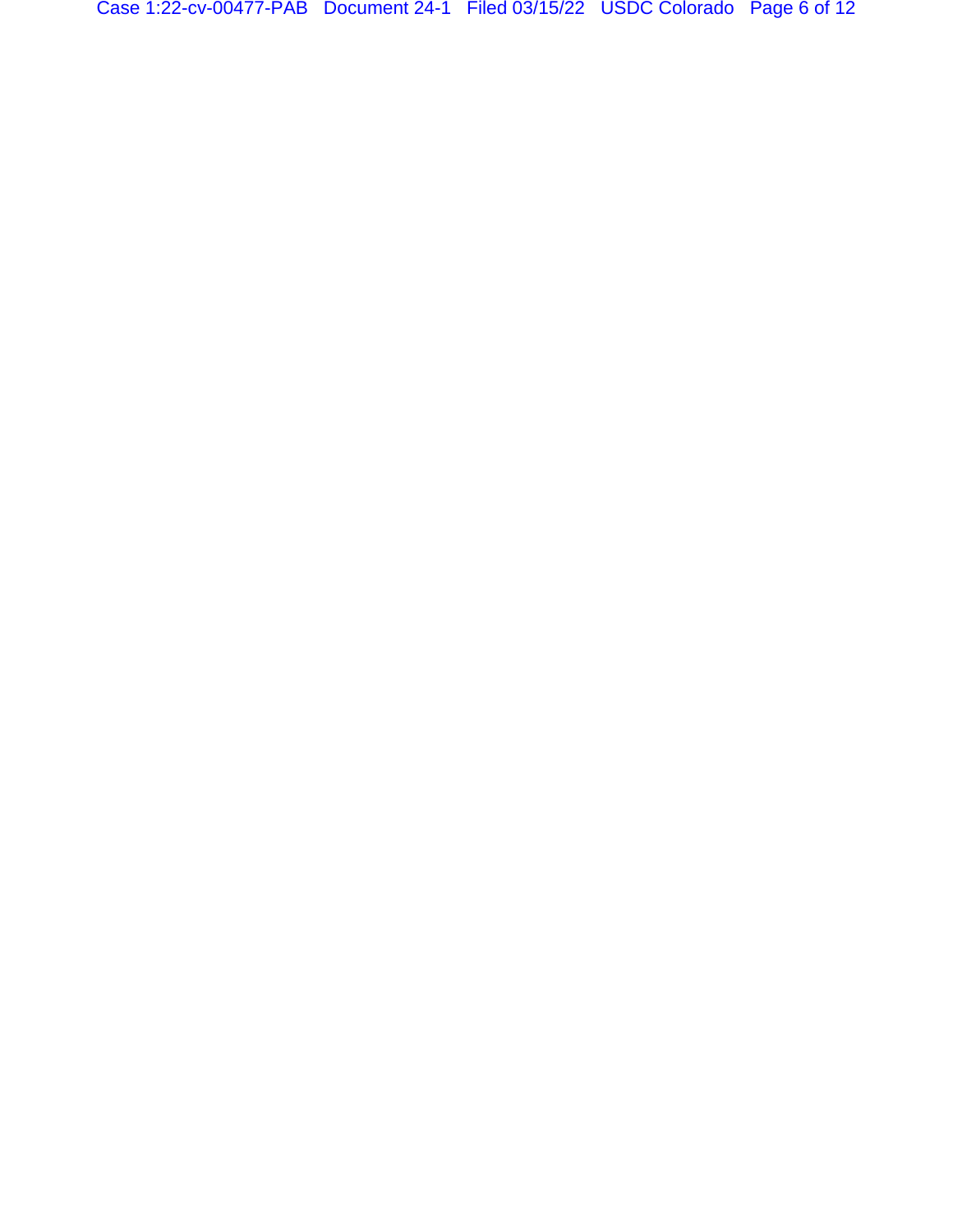## **Proposition 108 Unaffiliated Voter Participation in Primary Elections**

## **ANALYSIS**

## **Proposition 108 proposes amending the Colorado statutes to:**

- change the primary election process in Colorado to allow unaffiliated voters to vote in a nonpresidential primary election of a single political party; and
- allow political parties to opt out of holding a primary election and instead choose to nominate candidates by assembly or convention.

### **Summary and Analysis**

*Background.* Under current law, a voter must be affiliated with a political party in order to vote in that party's primary election. Unaffiliated voters, sometimes referred to as independent voters, are not registered members of any political party. An unaffiliated voter may affiliate with a political party at any point up to, and including election day, and be eligible under current law to participate in a party's primary election. In Colorado, primary elections to select party nominees for state, county, and federal offices other than president (nonpresidential primaries) are held on the last Tuesday in June in even-numbered years. These primary elections are conducted by county election officials at a cost of about \$5.0 million every two years.

*Primary election process open to unaffiliated voters.* Under Proposition 108, voters will no longer be required to affiliate with a political party in order to vote in a party's nonpresidential primary election. Instead, unaffiliated voters will receive a combined ballot that shows all candidates for elected office for each political party. The combined ballot must clearly separate candidates for each political party, and unaffiliated voters may only vote in contests for one political party. If a voter selects candidates of more than one political party on the combined ballot, his or her ballot will not be counted. In counties that determine that a combined ballot is not practical, unaffiliated voters will receive separate ballots for all major political parties participating in the primary election and may return the ballot for one party.

*Option for closed party nominations.* The measure allows political parties, which are private organizations, to opt out of holding a primary election that is open to unaffiliated voters. Instead, they may choose to nominate candidates in an assembly or convention that is limited to voters affiliated with that party. The decision to opt out of holding a primary election must be made by the party's state central committee by a three-fourths majority vote.

*Impact on minor parties.* Under current law, the Democratic and Republican Parties, having met certain vote thresholds in prior elections, are classified as major parties; all other parties, such as the American Constitution Party, the Green Party, and the Libertarian Party, are classified as minor parties. Under Proposition 108, minor parties participating in the primary election will be included on the combined ballot sent to unaffiliated voters. However, a minor party may opt to exclude unaffiliated voters from participating in its primary election. In such cases, only voters affiliated with the minor party will receive that party's primary election ballot. The provision allowing the exclusion of unaffiliated voters only applies to minor parties.

> *For information on those issue committees that support or oppose the measures on the ballot at the November 8, 2016, election, go to the Colorado Secretary of State's elections center web site hyperlink for ballot and initiative information:*

> http://www.sos.state.co.us/pubs/elections/Initiatives/InitiativesHome.html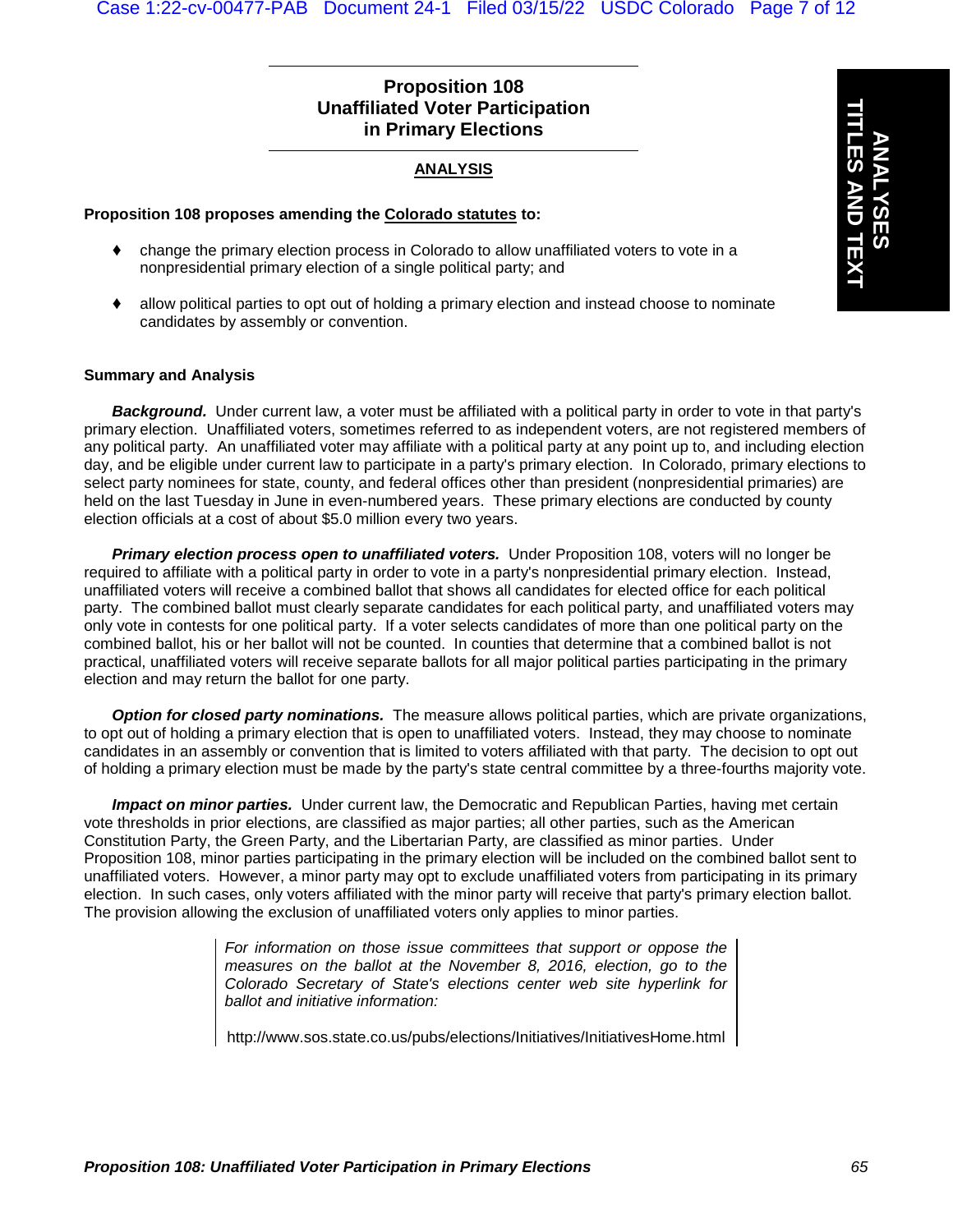## **Arguments For**

1) Proposition 108 gives unaffiliated voters, who are Colorado taxpayers, the opportunity to vote in publicly financed primary elections. Unaffiliated voters make up more than one-third of all registered voters in the state. Proposition 108 gives unaffiliated voters a role in selecting candidates for the general election and makes voting in primary elections easier and more accessible for these voters.

2) Allowing unaffiliated voters to participate in primary elections may result in candidates who better represent all Coloradans. In a closed primary, voter participation is typically low and the candidates selected often appeal to a small number of their party's more active members. Opening the primary election may result in candidates who are more responsive to a broader range of interests.

### **Arguments Against**

1) Proposition 108 uses a combined ballot system for unaffiliated voters that will likely result in about 7 percent of unaffiliated voter ballots not being counted, which could change election winners, and would raise costs for taxpayers. On a combined ballot, unaffiliated voters must vote for only one party's candidates. People who vote for candidates in both parties will have their ballots disqualified, and their ballots will not be counted. In Washington state, where combined ballots are used, 7 percent of ballots are disqualified. This can change election results, and may result in contested elections and litigation. Producing and processing a separate combined ballot only for unaffiliated voters creates administrative and financial burdens for counties, especially smaller or rural counties.

2) Colorado law already allows unaffiliated voters who wish to vote in a political party's primary election to easily change their party affiliation at any point during the election, up to and including on election day. Political parties are membership organizations that have the right to select their own candidates without influence from people who choose not to affiliate with the party.

### **Estimate of Fiscal Impact**

**State government spending.** Proposition 108 increases state spending by \$160,000, with costs split evenly between budget year 2016-17 and budget year 2017-18. This is a one-time cost for the Secretary of State's Office to make information technology system modifications to the statewide voter database and other voting systems.

*Local government spending.* Proposition 108 increases local government spending by counties by \$750,000 every two years by requiring that ballots be mailed to unaffiliated voters and eliminating a required notification currently sent to unaffiliated voters prior to a primary election. This estimate assumes that all political parties continue to nominate candidates through the primary election process. In the event some or all political parties opt out of conducting primary elections and instead choose to nominate candidates by assembly or convention, counties may have total statewide savings of up to \$5.0 million every two years.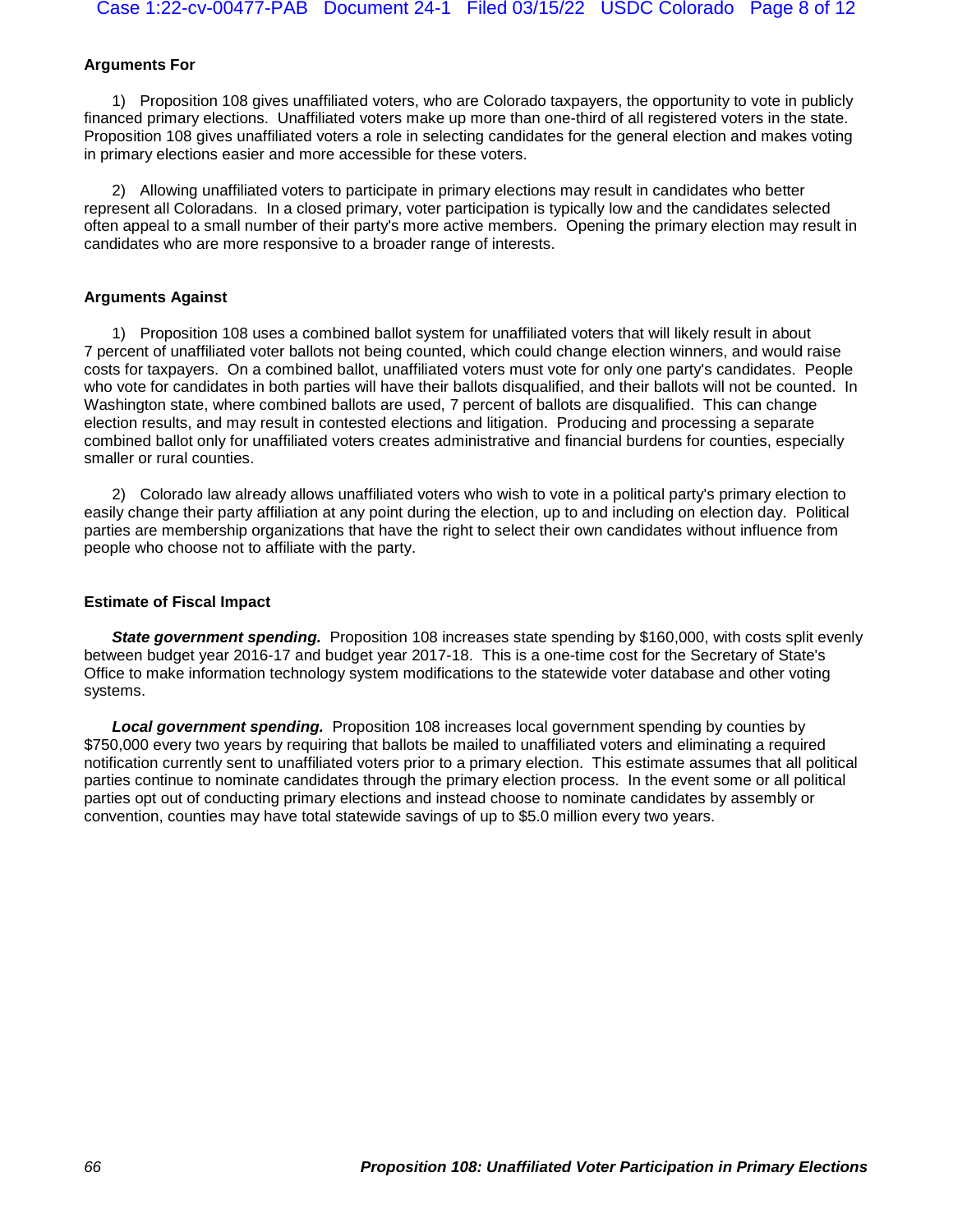## **Proposition 108 Unaffiliated Voter Participation in Primary Elections**

## **TITLE AND TEXT**

The ballot title below is a summary drafted by the professional staff of the offices of the secretary of state, the attorney general, and the legal staff for the general assembly for ballot purposes only. The ballot title will not appear in the Colorado Revised Statutes. The text of the measure that will appear in the Colorado Revised Statutes below was drafted by the proponents of the initiative. The initiated measure is included on the ballot as a proposed change to current law because the proponents gathered the required amount of petition signatures.

#### *Ballot Title:*

Shall there be a change to the Colorado Revised Statutes concerning the process of selecting candidates representing political parties on a general election ballot, and, in connection therewith, allowing an unaffiliated elector to vote in the primary election of a political party without declaring an affiliation with that party and permitting a political party in specific circumstances to select all of its candidates by assembly or convention instead of by primary election?

#### *Text of Measure:*

*Be it Enacted by the People of the State of Colorado:*

### **SECTION 1. Declaration of the people of Colorado**

BECAUSE PRIMARY ELECTIONS ARE PAID FOR BY TAXPAYERS, ALL ELIGIBLE VOTERS WHO WANT THEIR VOICES TO BE HEARD SHOULD BE ABLE TO VOTE IN THOSE ELECTIONS.

CURRENTLY, THE 35% OF COLORADO VOTERS WHO ARE INDEPENDENT OF A POLITICAL PARTY MUST JOIN A PARTY IF THEY WANT TO PARTICIPATE IN THE SELECTION OF OUR GENERAL ELECTION CANDIDATES. IN FACT, COLORADO IS IN THE MINORITY OF STATES THAT LIMIT PARTICIPATION IN PRIMARY ELECTIONS TO ONLY THOSE AFFILIATED WITH A MAJOR POLITICAL PARTY.

BECAUSE PRIMARY ELECTION TURNOUT IS DECLINING, INVOLVING MORE VOTERS CAN INCREASE PARTICIPATION AND ENCOURAGE CANDIDATES WHO ARE RESPONSIVE TO THE VIEWPOINTS OF MORE COLORADANS.

ACCORDINGLY, ALL VOTERS SHOULD BE ALLOWED TO VOTE IN STATE AND LOCAL PRIMARY ELECTIONS WITH THE SAME EASE AS THOSE VOTERS AFFILIATED WITH A MAJOR POLITICAL PARTY.

**SECTION 2.** In Colorado Revised Statutes, 1-2-218.5, **amend** (2) as follows:

**1-2-218.5. Declaration of affiliation.** (2) Any eligible elector who has not declared an affiliation with a political party or political organization shall be designated on the registration records of the county clerk and recorder as "unaffiliated". Any unaffiliated eligible elector may, BUT IS NOT REQUIRED TO, declare a political party affiliation when the elector desires to vote at a primary election, as provided in section 1-7-201 (2), or the elector may declare his or her political party or political organization affiliation at any other time during which electors are permitted to register by submitting a letter or a form furnished by the county clerk and recorder, either by mail, er in person, OR ONLINE IN ACCORDANCE WITH SECTION 1-2-202.5.

**SECTION 3.** In Colorado Revised Statutes, 1-4-101, **amend** (2) as follows:

**1-4-101. Primary elections - when - nominations - expenses.** (2) Each political party that is entitled to participate in the primary election shall have a separate party ballot FOR USE BY ELECTORS AFFILIATED WITH THAT POLITICAL PARTY. IN ADDITION, ALL POLITICAL PARTIES THAT ARE ENTITLED TO PARTICIPATE IN THE PRIMARY ELECTION SHALL HAVE THEIR CANDIDATES PLACED ON A SINGLE COMBINED BALLOT TO BE USED BY UNAFFILIATED ELECTORS THAT CONTAINS

**ANALYSES**

**TITLES AND TEXT**

**ES AND TEXT**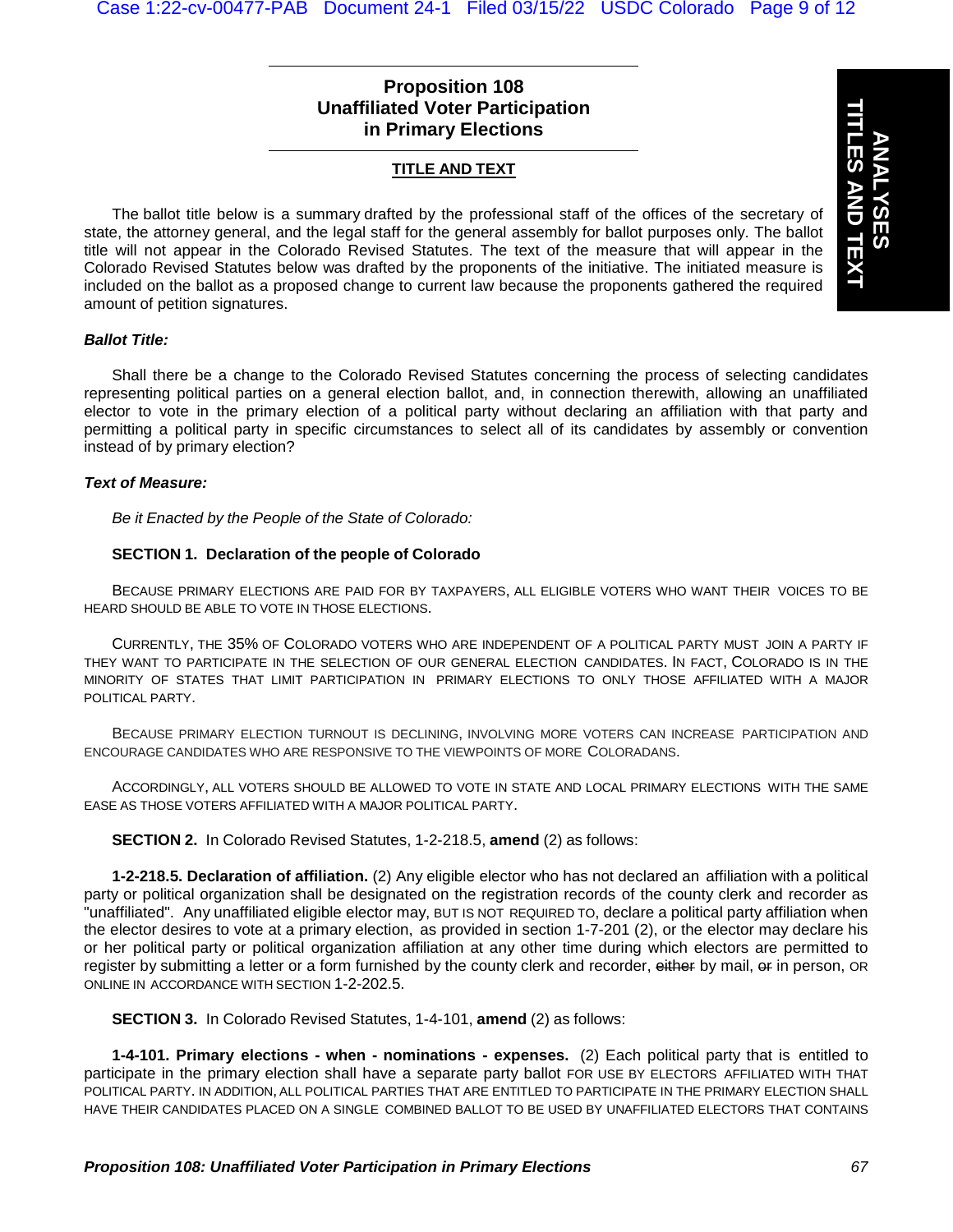THE NAMES OF THE CANDIDATES OF EACH OF THE POLITICAL PARTIES AND THAT ARE CLEARLY AND CONSPICUOUSLY SEGREGATED FROM THE NAMES OF THE CANDIDATES OF ANY OTHER POLITICAL PARTY. ALL CANDIDATES OF A POLITICAL PARTY SHALL BE GROUPED TOGETHER AND SEPARATED BY THE OFFICE EACH CANDIDATE IS SEEKING. SUCH BALLOTS SHALL CLEARLY ADVISE THAT AN ELECTOR MAY CAST THE BALLOT OF ONLY ONE MAJOR POLITICAL PARTY AND THAT ANY BALLOT IN WHICH VOTES HAVE BEEN CAST IN THE PRIMARY OF MORE THAN ONE PARTY SHALL BE VOID AND NOT COUNTED. HOWEVER, AN ELECTOR IS NOT REQUIRED TO VOTE IN THE SAME PARTY PRIMARY AS THE ELECTOR VOTED IN AS PART OF A PRESIDENTIAL PRIMARY ELECTION OCCURRING IN THAT SAME YEAR, IF SUCH AN ELECTION IS HELD;

(a) IF IT IS NOT PRACTICABLE FOR A COUNTY TO USE A SINGLE COMBINED BALLOT THAT CONTAINS THE NAMES OF THE CANDIDATES OF EACH OF THE POLITICAL PARTIES, THE COUNTY CLERK AND RECORDER SHALL SEND TO ALL ACTIVE ELECTORS IN THE COUNTY WHO HAVE NOT DECLARED AN AFFILIATION WITH A POLITICAL PARTY A MAILING THAT CONTAINS THE BALLOTS OF ALL OF THE MAJOR POLITICAL PARTIES. IN THIS MAILING, THE CLERK SHALL ALSO PROVIDE WRITTEN INSTRUCTIONS ADVISING THE ELECTOR OF THE MANNER IN WHICH THE ELECTOR WILL BE IN COMPLIANCE WITH THE REQUIREMENTS OF THIS CODE IN SELECTING AND CASTING THE BALLOT OF A MAJOR POLITICAL PARTY. AN ELECTOR MAY CAST THE BALLOT OF ONLY ONE MAJOR POLITICAL PARTY. AFTER SELECTING AND CASTING A BALLOT OF A SINGLE MAJOR POLITICAL PARTY, THE ELECTOR SHALL RETURN THE BALLOT TO THE CLERK. IF AN ELECTOR CASTS AND RETURNS TO THE CLERK THE BALLOT OF MORE THAN ONE MAJOR POLITICAL PARTY, ALL SUCH BALLOTS RETURNED WILL BE VOID AND WILL NOT BE COUNTED.

(b) THE SECRETARY OF STATE MAY BY RULE ADOPT ADDITIONAL BALLOT REQUIREMENTS NECESSARY TO AVOID VOTER CONFUSION IN VOTING IN PRIMARY ELECTIONS.

(C) The primary election of all political parties shall be held at the same time and shall be conducted by the same election officials.

**SECTION 4.** In Colorado Revised Statutes, 1-4-502, **amend** (1) as follows:

**1-4-502. Methods of nomination for partisan candidates.** (1) Except as otherwise provided in paragraphs (b) and (c) of subsection (3) of this section, nominations for United States senator, representative in congress, governor, lieutenant governor, secretary of state, state treasurer, attorney general, member of the state board of education, regent of the university of Colorado, member of the general assembly, district attorney, and all county officers to be elected at the general election may be made by primary election UNDER SECTION 1-4-101 OR BY ASSEMBLY OR CONVENTION UNDER SECTION 1-4-702 by major political parties, by petition for nomination as provided in section 1-4-802, or by a minor political party as provided in section 1-4-1304.

**SECTION 5.** In Colorado Revised Statutes, **add** 1-4-702 as follows:

**1-4-702. Nominations of candidates for general election by convention.** (1) NOTWITHSTANDING ANY OTHER PROVISION OF LAW, A POLITICAL PARTY MAY CHOOSE TO CHANGE FROM THE NOMINATION OF CANDIDATES BY PRIMARY ELECTION TO THE NOMINATION OF CANDIDATES BY ASSEMBLY OR CONVENTION FOR ALL OFFICES INCLUDING, BUT NOT LIMITED TO, UNITED STATES SENATOR, REPRESENTATIVE IN CONGRESS, ALL ELECTIVE STATE, DISTRICT, AND COUNTY OFFICERS, AND MEMBERS OF THE GENERAL ASSEMBLY IF AT LEAST THREE-FOURTHS OF THE TOTAL MEMBERSHIP OF THE PARTY'S STATE CENTRAL COMMITTEE VOTES TO USE THE ASSEMBLY OR CONVENTION NOMINATION PROCESS; EXCEPT THAT NOMINATIONS BY MAJOR POLITICAL PARTIES FOR CANDIDATES FOR LIEUTENANT GOVERNOR SHALL BE MADE BY THE PARTY'S CANDIDATE FOR GOVERNOR PURSUANT TO SECTION 1-4-502 (3). SUCH VOTE OF THE PARTY CENTRAL COMMITTEE SHALL OCCUR NO LATER THAN OCTOBER 1 OF THE YEAR PRECEDING THE YEAR IN WHICH AN ASSEMBLY OR CONVENTION NOMINATING PROCESS IS TO BE USED.

(2) A POLITICAL PARTY NOMINATING CANDIDATES BY PARTY ASSEMBLY OR CONVENTION SHALL NOMINATE THE CANDIDATES OF THE PARTY AND MAKE SUCH NOMINATIONS PUBLIC NOT LATER THAN SEVENTY-FIVE DAYS BEFORE THE GENERAL ELECTION.

(3) WHICHEVER METHOD OF CANDIDATE SELECTION IS CHOSEN BY A MAJOR POLITICAL PARTY AS BETWEEN PRIMARY ELECTION, ASSEMBLY OR CONVENTION, ALL OF THE CANDIDATES FOR THAT PARTY AT ANY LEVEL OF OFFICE IN THAT ELECTION YEAR MUST BE SELECTED BY SUCH METHOD, EXCEPT THAT THE REQUIREMENTS OF THIS PROVISION SHALL NOT APPLY TO A PRIMARY FOR PRESIDENT OF THE UNITED STATES IF SUCH AN ELECTION IS HELD.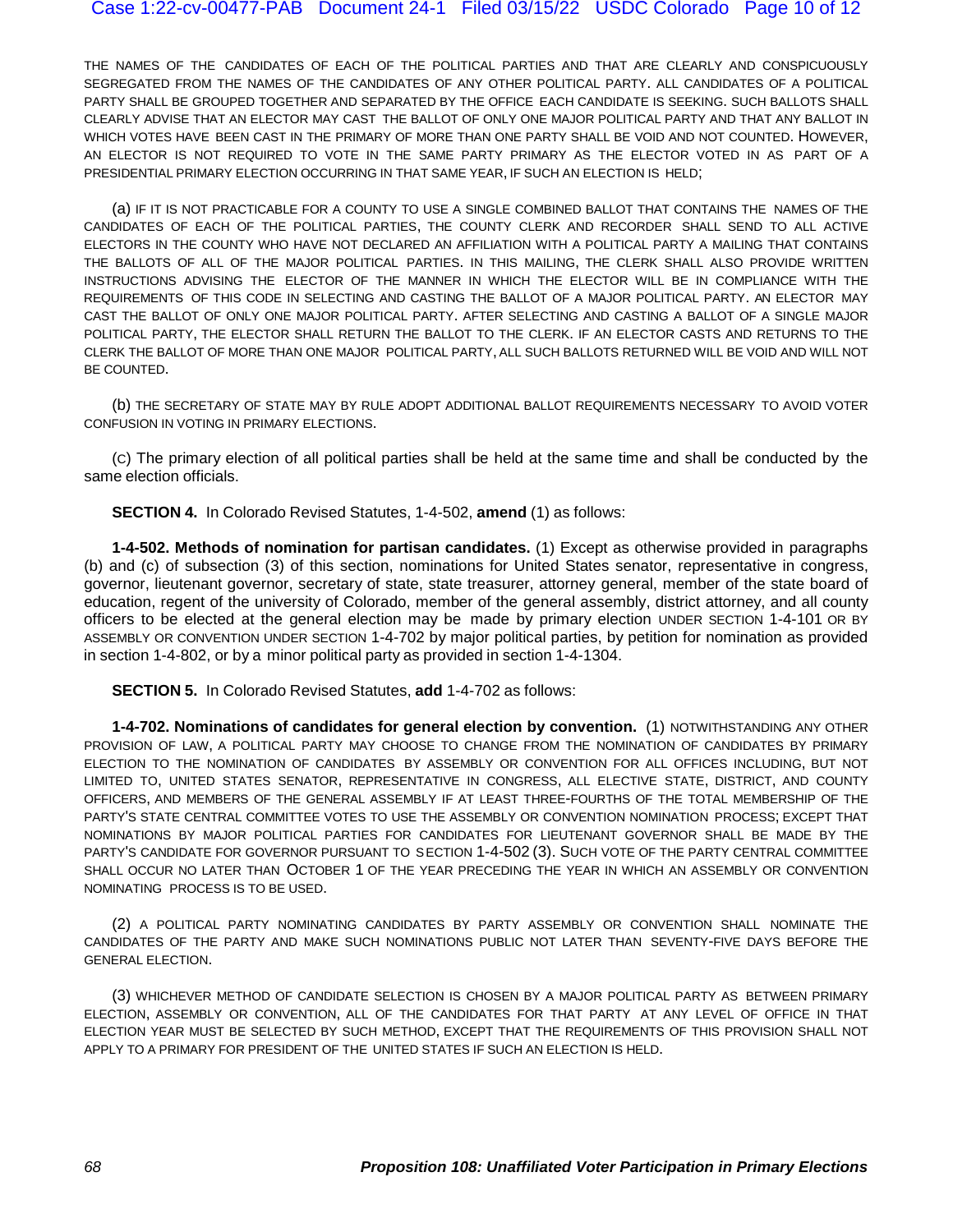**SECTION 6.** In Colorado Revised Statutes, 1-4-1002, **amend** (2.3)(a) as follows:

**1-4-1002. Vacancies in designation or nomination.** (2.3)(a) A vacancy in a party nomination, other than a vacancy for a party nomination for lieutenant governor for a general election occurring after January 1, 2001, that occurs after the day of the primary election or AFTER NOMINATION BY ASSEMBLY OR CONVENTION UNDER SECTION 1-4- 702 and more than eighteen days before the general election may be filled by the respective party assembly vacancy committee of the district, county, or state, as appropriate, depending upon the office for which the vacancy in nomination has occurred in accordance with the provisions of subsection (9) of this section. A vacancy in a party nomination for lieutenant governor for a general election occurring after January 1, 2001, shall be filled by a replacement candidate for lieutenant governor nominated by the party's candidate for governor. A vacancy may be caused by the declination, death, disqualification, resignation, or withdrawal of the person nominated at the primary election or by the declination, death, disqualification, resignation, or withdrawal of an elective officer after a primary election at which a nomination could have been made for the office had the vacancy then existed. No person is eligible for appointment to fill a vacancy in the party nomination unless the person meets all of the requirements of candidacy as of the date of the primary election. When a vacancy is filled pursuant to this paragraph (a), the designated election official shall provide notice by publication of the replacement nomination in the same manner as the notice required by section [1-5-205.](http://web.lexisnexis.com/research/buttonTFLink?_m=a27794a430dd03e7a3c1495740aa6528&_xfercite=%3ccite%20cc%3d%22USA%22%3e%3c%21%5bCDATA%5bC.R.S.%201-4-1002%5d%5d%3e%3c%2fcite%3e&_butType=4&_butStat=0&_butNum=2&_butInline=1&_butinfo=COCODE%201-5-205&_fmtstr=FULL&docnum=6&_startdoc=1&wchp=dGLbVzB-zSkAb&_md5=5583209ea29711073a1d96c5e6ce2d71)

**SECTION 7.** In Colorado Revised Statutes, 1-4-1304, **amend** (1.5)(c) as follows:

**1-4-1304. Nomination of candidates.** (1.5) (c) If an assembly designates more than one candidate for an office, or if an assembly designates one or more candidates and one or more candidates qualifies by petition, the candidate of the minor political party for that office shall be nominated at a primary election held in accordance with this code. A MINOR POLITICAL PARTY MAY PROHIBIT UNAFFILIATED ELECTORS FROM VOTING IN THE PARTY'S PRIMARY ELECTION SO LONG AS THE PROHIBITION IS IN ACCORDANCE WITH THE PARTY'S CONSTITUTION, BYLAWS, OR OTHER APPLICABLE RULES. ANY MINOR PARTY CHOOSING TO PROHIBIT UNAFFILIATED ELECTORS FROM VOTING IN ITS PRIMARY ELECTION MUST NOTIFY THE SECRETARY OF STATE OF THE PROHIBITION NOT LESS THAN SEVENTY-FIVE DAYS PRIOR TO THE PRIMARY ELECTION.

**SECTION 8.** In Colorado Revised Statutes, 1-5-402, **add** (2) as follows:

**1-5-402. Primary election ballots.** (2) NO LATER THAN FORTY-FIVE DAYS BEFORE THE PRIMARY ELECTION, THE COUNTY CLERK AND RECORDER SHALL PREPARE A COMBINED PRIMARY ELECTION BALLOT TO BE USED BY UNAFFILIATED ELECTORS. THE BALLOT MUST BE PRINTED IN THE FOLLOWING MANNER:

(a) ALL OFFICIAL BALLOTS MUST BE PRINTED ACCORDING TO THE PROVISIONS OF SECTIONS 1-4-101, 1-5-407, AND 1-5-408. ACROSS THE TOP OF EACH BALLOT THE WORDS "PRIMARY ELECTION BALLOT FOR U NAFFILIATED VOTERS" SHALL BE PRINTED.

(b) THE POSITIONS OF CANDIDATES ON THE BALLOTS TO BE USED BY UNAFFILIATED ELECTORS MUST BE ARRANGED IN THE ORDER SPECIFIED IN PARAGRAPH (b) OF SUBSECTION (1) OF THIS SECTION; EXCEPT THAT THE CANDIDATES OF EACH POLITICAL PARTY MUST BE CLEARLY AND CONSPICUOUSLY SEGREGATED FROM THE CANDIDATES OF ANY OTHER POLITICAL PARTY AND GROUPED TOGETHER ACCORDING TO SECTION 1-4-101(2).

**SECTION 9.** In Colorado Revised Statutes, 1-7-201, **amend** (2); and add (2.3) as follows:

**1-7-201. Voting at primary election.** (2) If the name is found on the registration list, the election judge having charge of the list shall likewise repeat the elector's name and present the elector with the party ballot of the political party affiliation last recorded. If unaffiliated, the eligible elector shall openly declare to the election judges the name of the political party with which the elector wishes to affiliate, complete the approved form for voter registration information changes, and initial the registration list in the space provided. Declaration of affiliation with a political party shall be separately dated and signed or dated and initialed by the eligible elector in such manner that the elector clearly acknowledges that the affiliation has been properly recorded. Thereupon, the election judges shall deliver the appropriate party ballot to the eligible elector. Eligible electors who decline to state an affiliation with a political party that is participating in the primary shall not be entitled to vote at the primary election.

(2.3) AN ELIGIBLE UNAFFILIATED ELECTOR IS ENTITLED TO VOTE IN THE PRIMARY ELECTION OF A MAJOR POLITICAL PARTY WITHOUT AFFILIATING WITH THAT POLITICAL PARTY. TO VOTE IN A POLITICAL PARTY'S PRIMARY ELECTION WITHOUT DECLARING AN AFFILIATION WITH THE POLITICAL PARTY, ANY ELIGIBLE UNAFFILIATED ELECTOR SHALL BE GIVEN A COMBINED BALLOT, IF APPLICABLE. IF A COMBINED BALLOT IS NOT AVAILABLE, THE ELECTOR SHALL DECLARE TO THE ELECTION JUDGES